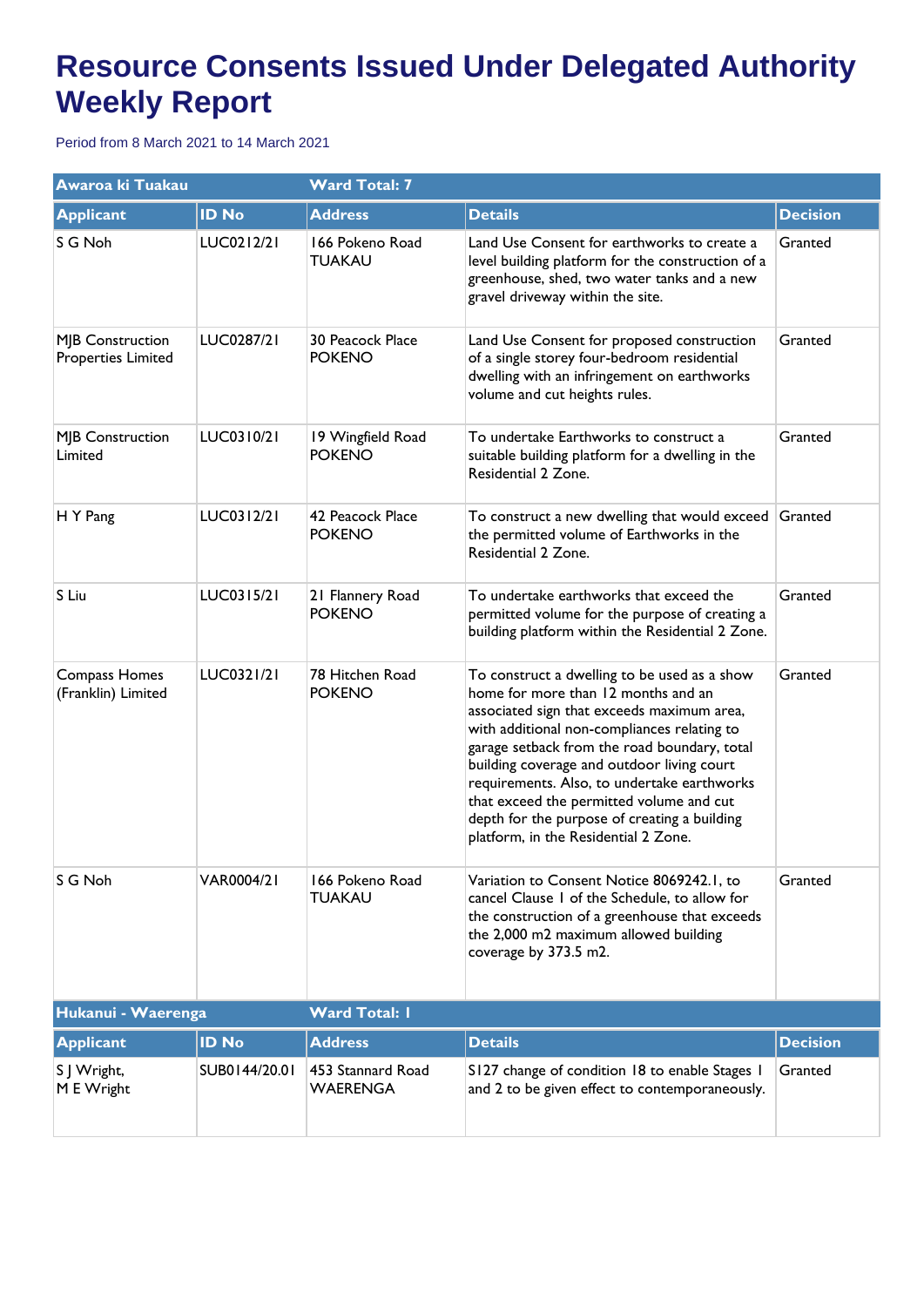## **Resource Consents Issued Under Delegated Authority Weekly Report**

Period from 8 March 2021 to 14 March 2021

| <b>Huntly</b>                                  |               | <b>Ward Total: 2</b>                 |                                                                                                                                                                                                                                                              |                 |  |  |
|------------------------------------------------|---------------|--------------------------------------|--------------------------------------------------------------------------------------------------------------------------------------------------------------------------------------------------------------------------------------------------------------|-----------------|--|--|
| <b>Applicant</b>                               | <b>ID No</b>  | <b>Address</b>                       | <b>Details</b>                                                                                                                                                                                                                                               | <b>Decision</b> |  |  |
| <b>S R Pussell</b>                             | LUC0318/21    | 194 Russell Road<br><b>HUNTLY</b>    | To construct a dwelling with minor earthworks<br>for the building platform and vehicle entrance in<br>the Huntly East Mine Subsidence Area where<br>the entrance is unable to comply with<br>separation distances.                                           | Granted         |  |  |
| Builtsmart Properties SUB0022/20.03<br>Limited |               | 6 Waugh Lane<br><b>HUNTLY</b>        | Application to change conditions to provide for<br>the amended stormwater management plan and<br>to amend the staging.                                                                                                                                       | Granted         |  |  |
| <b>Ngaruawahia</b>                             |               | <b>Ward Total: 2</b>                 |                                                                                                                                                                                                                                                              |                 |  |  |
| <b>Applicant</b>                               | <b>ID No</b>  | <b>Address</b>                       | <b>Details</b>                                                                                                                                                                                                                                               | <b>Decision</b> |  |  |
| Maui Industrial<br>Limited                     | LUC0284/21    | 22 Evolution Drive<br><b>HOROTIU</b> | To construct a new industrial building which<br>will accommodate an assembly and warehousing<br>business with ancillary office and amenities<br>within the Horotiu Industrial Zone                                                                           | Granted         |  |  |
| Northgate<br>Developments<br>Limited           | SUB0081/21    | 53 Holmes Road<br><b>HOROTIU</b>     | 7 lot industrial subdivision within Stage 3A of<br>the Horotiu Industrial Park in accordance with<br>the approved IDP, serviced via a right of way<br>and easements over Lot 2 DP 499692 and Lot<br>29 DP 22786 & Section 3 SO 497511.                       | Granted         |  |  |
| <b>Raglan</b>                                  |               | <b>Ward Total: I</b>                 |                                                                                                                                                                                                                                                              |                 |  |  |
| <b>Applicant</b>                               | <b>ID No</b>  | <b>Address</b>                       | <b>Details</b>                                                                                                                                                                                                                                               | <b>Decision</b> |  |  |
| J D Hodgson                                    | LUC0486/16.01 | 19 Wallis Street<br><b>RAGLAN</b>    | Application to change Condition 1 of consent<br>LUC0486/16 to provide for a new covered<br>deck on the Dependent Persons Dwelling and<br>an alternate location of the Outdoor Living<br>court and Condition 4 to update it to refer to<br>the Business Zone. | Granted         |  |  |

| <b>Tamahere</b>                       |            | <b>Ward Total: I</b> |                                                                                                                                              |                 |  |
|---------------------------------------|------------|----------------------|----------------------------------------------------------------------------------------------------------------------------------------------|-----------------|--|
| <b>Applicant</b>                      | ID No      | <b>Address</b>       | <b>Details</b>                                                                                                                               | <b>Decision</b> |  |
| L A Mercer,<br>$\parallel$ F E Mercer | LUC0314/21 | TAMAHERE             | 775A Bruntwood Road   Construct a Dependent Persons Dwelling that<br>fails to provide a shared Outdoor Living Court<br>within the Rural Zone | Granted         |  |

| <b>Whangamarino</b> |              | <b>Ward Total: 3</b>                     |                                                                                                                                                                                                                                                                                                 |                 |  |
|---------------------|--------------|------------------------------------------|-------------------------------------------------------------------------------------------------------------------------------------------------------------------------------------------------------------------------------------------------------------------------------------------------|-----------------|--|
| <b>Applicant</b>    | <b>ID No</b> | <b>Address</b>                           | <b>Details</b>                                                                                                                                                                                                                                                                                  | <b>Decision</b> |  |
| M Squire            | LUC0286/21   | 16 Josephine Place<br><b>TE KAUWHATA</b> | To construct a shed which exceeds the<br>permitted gross floor area for accessory<br>buildings, where a water tank will encroach a<br>boundary setback, and associated earthworks<br>that exceed the permitted volume and area and<br>require imported fill, within the Country Living<br>Zone. | Granted         |  |